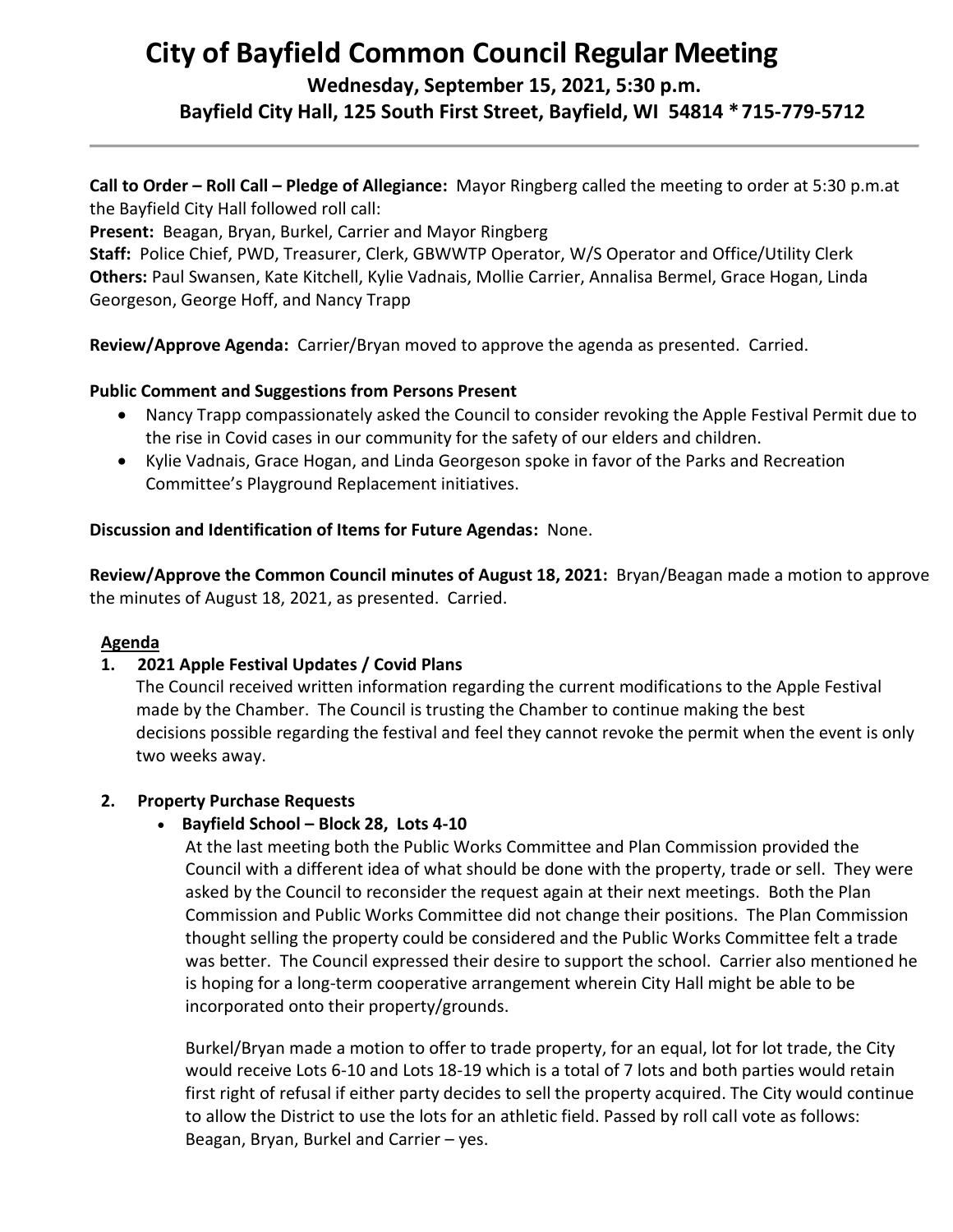## • **WR Stephens – Block 108, Lots 13-15**

The Council received a written letter from Mr. Stephens explaining why he would like the property, and which included a proposed purchase price. A motion was made by Bryan, seconded by Carrier to request Mr. Stephens to provide a market appraisal at his expense to verify the purchase price offered. Once received, they agreed to further discuss his offer. Their next meeting is scheduled for October 20, 2021.

## **3. Room Tax Report – 2 nd Quarter**

 Informational, no action required. Bryan questioned the non-taxable data. Johnston reminded the Council about the marketplace payments not matching the rental reports received. With the new state laws, data has not reconciled and there is no way to get more information from the marketplace providers. The good news, room tax is up again this quarter.

## **4. Bayfield City Hall Report**

The Plan Commission provided a written report in response to the Bayfield City Hall Analysis requested by the Council on March 31, 2021. A considerable amount of discussion ensued with no clear path forward.

- Some feel it is best to sell this valuable property, but others questioned where would we go?
- Questions ensued about what requirements we need to follow since it's a historical structure?
- The report shows some life/safety issues? Should they be fixed? Why fix if the City is considering making a move?
- The facility is not handicap accessible and should be.
- Where does this project fall within the City's priorities?
- Should the City slow down, in order to get more community support? Should they hire an outside Planner?
- The Mayor said he could add a section about the state of City Hall in his letter to the community.
- Other properties to consider include the DNR, Galazen's, and Bodin's? It was questioned why we'd leave one valuable piece of property for another?
- How much is the City Hall Property currently worth? Bryan indicated he would get a figure from a relator friend and report back.
- Hoopman noted the City is not following our own historic preservation guidelines with regard to the maintenance of historic structures.

## **5. Resolution #587 – City of Bayfield 2022 Wages and Wage Review Update**

 Staff provided a request for wage increases in certain positions where wage disparities were found. The Council indicated two months ago they were willing to review these suggestions. The Mayor noted he felt the requests were valid and justified and recommended the Council move forward with Resolution #587 as presented. Burkel agreed and made a motion to adopt Resolution #587 as presented. The motion died for a lack of a second.

 Bryan/Carrier moved to amend the wages approving an across the board 3% wage increase in 2022 except for the Seasonal Laborers who would be given \$13.75/hr. Discussion ensued. Generally, a majority of the Councilors felt the requests were not warranted as presented. The Mayor noted if the Council wanted more information, they should vote the motion down. Motion passed by roll call vote as follows: Burkel-no, Carrier, Beagan, and Bryan – yes.

## **6. Resolution #588 – ARPA Funding Statement of Use**

 Bryan/Beagan moved to approve Resolution #588 as presented. Passed by roll call vote as follows: Carrier, Beagan, Bryan and Burkel – yes.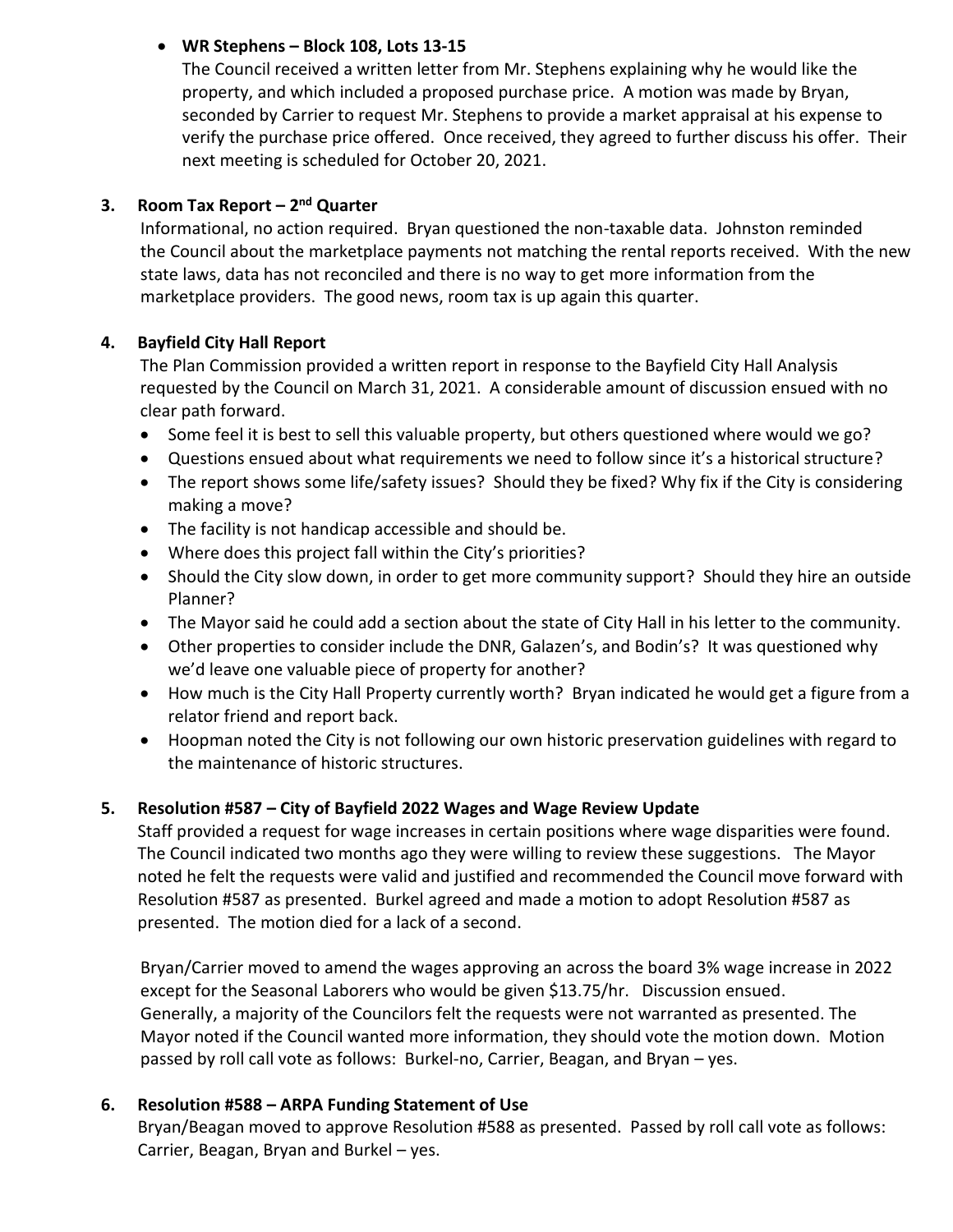- **7. Resolution #589 – Bayfield Fire Department Apple Festival Fundraiser Authorization** Burkel/Carrier made a motion to approve Resolution #589 supporting the Fire Department's Fundraiser. Passed by roll call vote as follows: Beagan, Bryan, Burkel and Carrier – yes.
- **8. Resolution #590 – Seeking exemption from the Bayfield County Library Levy**  Burkel/Carrier made a motion adopting Resolution #590 as presented. Passed by roll call vote as follows: Bryan, Burkel, Carrier and Beagan – yes.
- **9. Resolution #591 – Supporting a grant application to the WI DNR for funding to update the City's Tree Inventory:** Bryan/Beagan made a motion to adopt Resolution #591 as presented. Discussion about the City's 2022 contribution toward the project. Passed by roll call vote as follows: Burkel, Carrier, Beagan and Bryan – yes.

## **10. Proclamation – Indigenous Peoples Day, October 12, 2021**

 Beagan/Burkel made a motion applauding the Mayor's Proclamation and the awareness of Indigenous People: especially those who are our neighbors, who live in our community, and who are partners. Passed by roll call vote as follows: Carrier, Beagan, Bryan and Burkel – yes.

## **11. Proclamation – Energy Efficiency Day, October 15, 2021**

 Carrier/Bryan moved to approve the Mayor's Energy Efficiency Day Proclamation as presented. Passed by roll call vote as follows: Beagan, Bryan, Burkel and Carrier – yes.

## **12. Bayfield County Redistricting Plans / Letter from Mayor Ringberg and Chairman Gordon**

 The Council was informed by Town of Russell Clerk Dave Good, the Bayfield County Redistricting Committee recommended a significant change to our supervisory lines and the Town and City of Bayfield are no longer in one supervisory district. The two communities sent a letter of concern to the Committee. There is a public hearing on September 21 at 6 p.m.

**13. Appointments/Resignations:** Bryan/Carrier moved to approve the appointment of Colleen Beagan to BRB Recycling, Cemetery, CDBG, Fire Protection, Pavilion, Plan Commission and BART and Susan Hedman to the Plan Commission. Carried.

## **14. Police Department: Hiring of a Police Chief and Officer:**

 Chief Fangman recommended the hiring of Mathew Ladwig as Chief once he retires. Discussion ensued. Motion carried by roll call vote as follows: Bryan, Burkel, Carrier and Beagan – yes.

## **15. Project Updates:**

## **a. Apostle Islands Marina Project: Oct. 18th Start Date, Construction Loan**

Carrier/Bryan moved to approve the quote from Bremer Bank for a \$3,000,000 short term construction loan; no closing fees and the interest rate is 1.69%. Passed by roll call vote as follows: Burkel, Carrier, Beagan and Bryan – yes.

**b. Parks and Recreation Big Ravine Trail:** The school is hosting a ribbon cutting for the new trail on Friday, at 1:30 p.m. Kate Kitchell also let the Council know that two City WCMG Projects have been highlighted in their annual report.

## **c. Seal Coat Project:** Delayed until 2022.

 Bryan/Carrier moved to approve carrying forward the Seal Coat Funds to 2022. Passed by roll call vote as follows: Carrier, Beagan, Bryan and Burkel – yes.